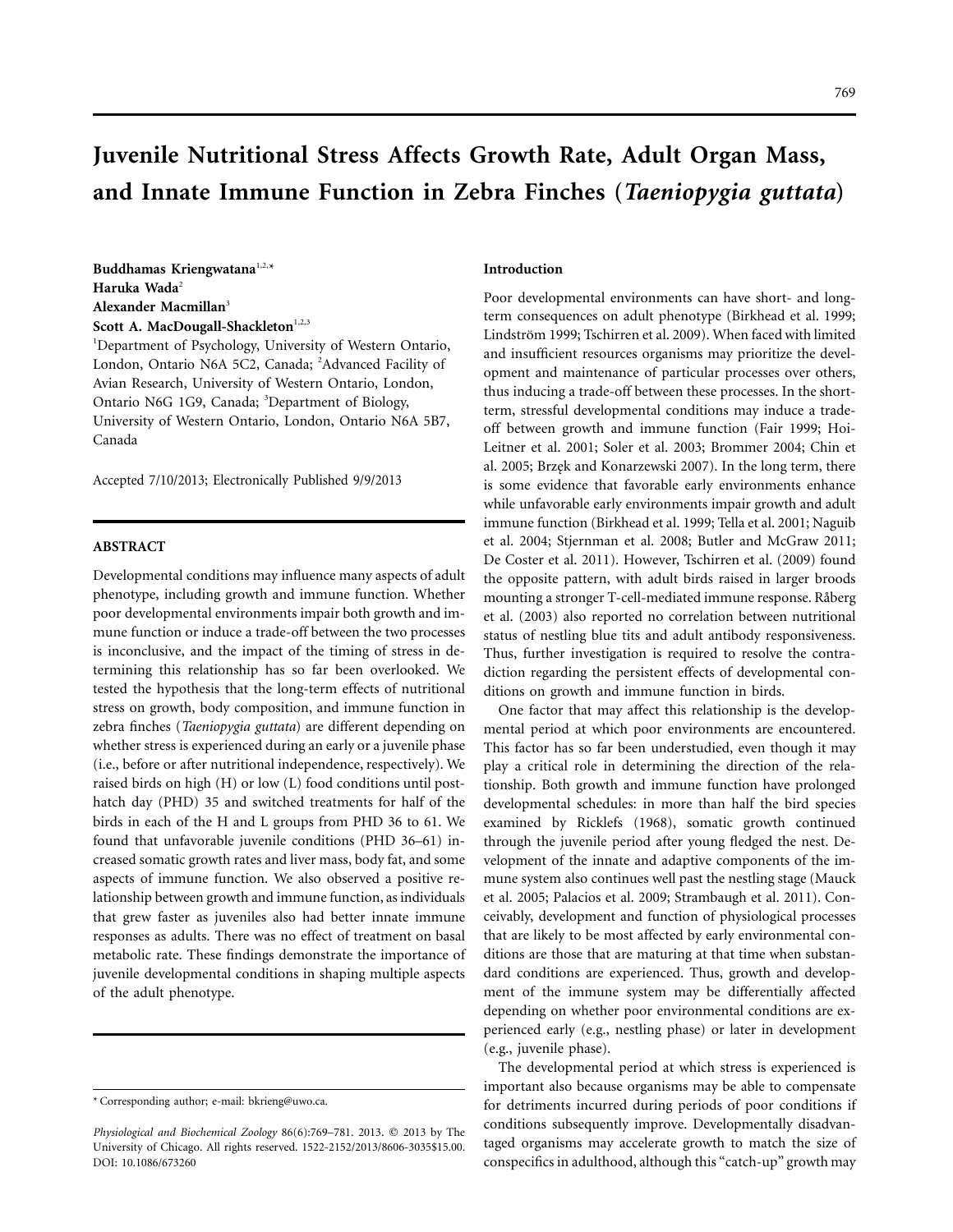have long-term costs (reviewed in Metcalfe and Monaghan 2001). Additionally, compensation may not occur for all detriments or be fully complete, as zebra finches in poor developmental conditions were able to match control subjects on wing length (de Kogel 1997) but not mass (de Kogel 1997; Tschirren et al. 2009) in adulthood. Thus, further research is needed to understand how the timing of developmental stressors affects growth and immune function and how this timing influences potential compensation or catch-up growth.

In this study, we tested the hypothesis that the long-term effects of developmental stress on growth, body composition, and adult immune function in zebra finches are dependent on the developmental period at which stress is experienced. Captive zebra finches were subjected to high (H) or low (L) food conditions, before or after nutritional independence (phase 1 and 2, respectively). We then measured basal metabolic rate, body fat percentage, immune function, and organ mass of the same birds as adults. Our results demonstrate that poor developmental conditions differentially affect adult phenotypes depending on the stage of development they occur but that unfavorable conditions experienced after nutritional independence (during the juvenile phase) have the strongest effect on growth, adult body condition, and immune function.

#### **Material and Methods**

#### *Subjects and Manipulation*

We randomly paired adult male and female zebra finches from our breeding colony. Each pair was housed in a 36  $\times$  43  $\times$ 42-cm cage with access to an external nest box (20 cm  $\times$ 13.5 cm  $\times$  13.5 cm) and kept on 14L : 10D photoperiod at 22C. Pairs received grit, cuttlefish bone, seed (Living World Premium Finch Seed; 11.0% protein, 5.9% lipid) and water ad lib. and were supplemented with daily portions of egg-food (hardboiled chicken eggs, cornmeal, bread). All animal care and husbandry protocols were approved by the Animal Use Subcommittee at the University of Western Ontario (2007-089) and followed guidelines of the Canadian Council on Animal Care. We used a total of 9 pairs that produced 33 experimental offspring in this study. Nonindependence of nest-mates was controlled statistically (see below). Nests were monitored daily for nesting activity and randomly assigned to treatment conditions after the first egg hatched.

Experimental treatment began when the oldest nestling was 6 days posthatch (PHD 6) and lasted until approximately PHD 61. Only broods with 4 or 5 nestlings at the start of treatment were included in our experiment. We manipulated food accessibility (Spencer et al. 2003), where broods in the H treatment were given access to 65 g seed and 13.5 g egg-food daily, while broods in the L treatment were given access to 50 g total of seed in a mixture containing a 1 : 3 ratio of seeds and wood chips (by volume), and 6.5 g egg-food daily. This treatment forces parents in the L treatment to search longer for seeds from the time treatment starts until offspring reach PHD 35 and become nutritionally independent. Similar feeding treatments have been shown by Lemon (1993), Spencer et al. (2003),

Buchanan et al (2004), and Zann and Cash (2008) to negatively affect body mass, adult song control brain regions, and song characteristics of zebra finches raised in these conditions.

Our experiment was designed to test effects of feeding treatment during two phases: an early phase (PHD 6–35, before offspring were nutritionally independent) and a juvenile phase (PHD 36–61, after offspring were nutritionally independent). We raised zebra finches on H or L food conditions during the early phase and then switched feeding treatments for half of the birds in each of the H and L groups during the juvenile phase. After the juvenile phase, all birds were given seed ad lib. and after PHD 90 were housed in same-sex groups of four to five birds.

## *Growth and Body Fat*

To calculate growth, we weighed subjects daily using an electronic scale accurate to 0.1 g from hatch (PHD 1) to approximately PHD 65. Body fat was quantified on approximately PHD 25, 50, 59, 180, and 600 using quantitative magnetic resonance (QMR) body composition analysis, using an instrument designed for small birds (model MRI-B, Echo Medical Systems, Houston, TX). With QMR, we are able to obtain a more comprehensive measure of body condition, as we can examine both total mass and percentage of body fat in proportion to total body mass. This QMR analysis has been shown to accurately and precisely detect lean and fat mass in various bird species including zebra finches (Gerson and Guglielmo 2011; Guglielmo et al. 2011), and here we report the values accurate to 0.01 g. The QMR analyzer was calibrated with 5 or 2.1 g of canola oil before each measurement. Coefficients of variation for fat and lean mass are 3% and 0.5%, respectively, and relative accuracies are  $\pm$  11% and  $\pm$  1%, respectively (Guglielmo et al. 2011). Lean and fat content were adjusted (raw value  $\times$  0.94 for fat mass, raw value  $\times$  1.021 for lean mass) according to calibration equations for zebra finches (Gerson and Guglielmo 2011; Guglielmo et al. 2011).

#### *Organ Mass*

At approximately 600 PHD, birds were killed and whole organs (heart, liver, kidney, and pancreas) were extracted and weighed immediately on a digital balance to the nearest 0.001 g to determine wet mass.

## *Basal Metabolic Rates*

We measured basal metabolic rates (BMR) when birds were approximately PHD 180, using a flow-through respirometry system similar to Gerson and Guglielmo (2011). Birds were weighed and placed into individual well-sealed respirometry chambers overnight and maintained at a constant temperature of 35C, which is within the thermoneutral zone for zebra finches (Calder 1964). We recorded five birds per night, and the baseline was taken from a channel sampling air within the room. Incurrent air was scrubbed of  $CO<sub>2</sub>$  and water vapor using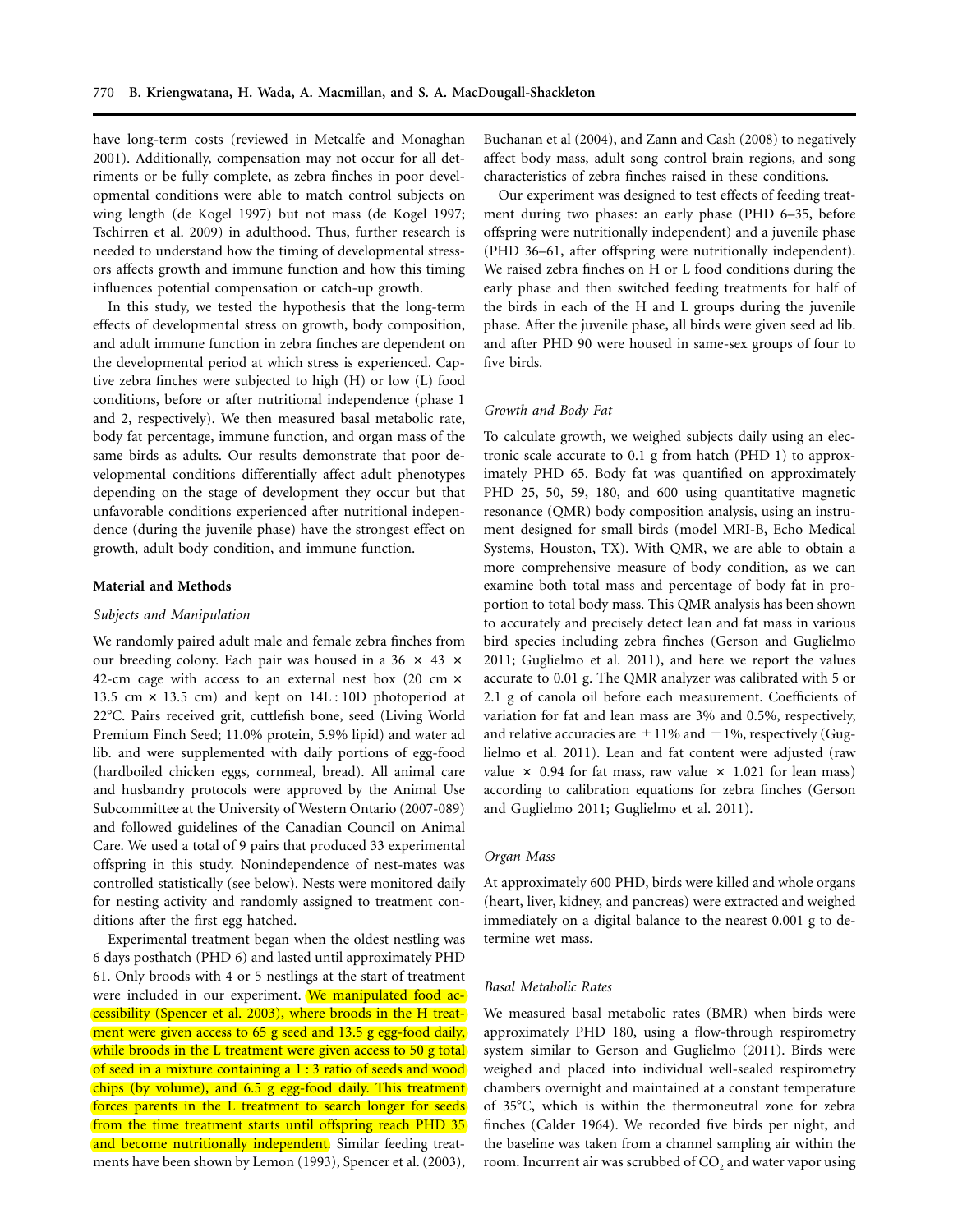soda lime and Drierite, respectively, and the chambers received a constant flow of 350 mL/min. Birds were fasted for 3 h in the chambers, and only data from the remaining 7 h of the night were used to ensure that measurements would reflect metabolic rates of birds in postabsorptive state. Excurrent air was subsampled at a rate of 150 mL/min and was passed through a Drierite column to the  $CO<sub>2</sub>$  (CA-2A, Sable Systems, Las Vegas, NV) and  $O_2$  analyzers (FC-1B, Sable Systems), with  $CO<sub>2</sub>$  and  $H<sub>2</sub>O$  scrubbing between the analyzers. Gas analyzers were calibrated with a certified standard containing 20.9%  $O_2$ – 1.0%  $CO<sub>2</sub>$  balanced with N<sub>2</sub> (Praxair, London, Canada). Multiplexing enabled measurements of a 10-min baseline and 10 min samples from each chamber every hour. All instruments were connected to an analog-to-digital converter (UI-2, Sable Systems), which was connected to a laptop computer. Expedata software (Sable Systems) was used for both data collection and analysis. We corrected for lag time between  $O_2$  and  $CO_2$  measurements and used equations 10. 6 and 10.7 in Lighton (2008) to calculate  $VO<sub>2</sub>$  (mL/min) and  $VCO<sub>2</sub>$  (mL/min) based on the mean of the final 5 min of each 10-min sampling interval (Gerson and Guglielmo 2011). We also calculated the respiratory quotient (RQ) as  $VCO<sub>2</sub>/VO$ <sub>2</sub> (Lighton 2008). The RQ value indicates energy production resulting from pure lipid catabolism to pure carbohydrate catabolism, with values ranging from 0.7 to 1.0, respectively.

# *Immune Function*

*Innate Constituent Immunity.* The antimicrobial capability of blood from each subject was assessed with microbe-killing assays against a strain of *E. coli* (ATTC 8739, Epower Microorganisms, catalog 0483E7, MicroBiologics) and *Candida albicans* (ATTC 10231, Epower Microorganisms, catalog 0443E7, MicroBiologics). Killing of *E. coli* is dependent on complement proteins while killing of *C. albicans* is dependent on interactions between plasma factors and phagocytosis (Millet et al. 2007). We first conducted optimization assays to determine optimal microbe concentration, blood to cell media dilution, and incubation times following procedures outlined by Liebl and Martin (2009). For optimization of the *C. albicans* assay, we reconstituted the lyophilized pellet of *C. alibcans* and diluted the stock with sterile phosphate buffered saline (PBS) to obtain a working solution of  $1 \times 10^4$  CFU/mL. We then incubated the *C. albicans* working solution in a 1 : 24 dilution of fresh blood to cell media for 15 min. For optimization of the *E. coli* assay, we reconstituted the lyophilized pellets of microorganisms according to the manufacturer's instructions and diluted the stock concentration with sterile PBS to obtain a working solution of  $1 \times 10^5$  CFU/mL. We then incubated the *E. coli* working solution in a 1 : 6 dilution of previously frozen whole blood to cell media for 30 min (see below for details).

When subjects were approximately PHD 150, sterile blood samples were collected in less than 5 min from the brachial vein. We first cleaned the skin with cotton balls soaked with 70% ethanol, waited for the ethanol to dry, collected the blood with sterile heparinized capillary tubes, and then transferred

the blood into sterile microcentrifuge tubes. A portion of the fresh blood was immediately aliquoted out into separate sterile microcentrifuge tubes containing cell media (CO2-Independent Medium, Invitrogen 18045-088; L-glutamine, Sigma-Aldrich; fetal bovine serum, Invitrogen) for the *C. albicans* assay. The remaining whole blood was stored at -80°C for the *E. coli* assay and assayed within 10 d of sample collection.

For each assay, we made three replicates of an assay positive control (APC) and two replicates of an assay blank control (ABC). APCs contained microbes but no blood (36  $\mu$ L sterile PBS, 12.5  $\mu$ L working solution, 250  $\mu$ L tryptic soy broth). Consequently, APC values reflect unhindered bacterial growth and were used to ensure that microbe concentrations reached a particular absorbance range for spectrophotometry. Too-low APC absorbance values would have made it difficult to detect small absorbance difference between samples. On the other hand, ABCs contained no blood or microbes (48.5  $\mu$ L sterile PBS and 250  $\mu$ L tryptic soy broth). ABCs were used as basal values for APCs to account for any effects on absorbance that were due to the color of the soy broth. Furthermore, each subject had an individual blank control (IBC) to account for individual variation in blood coloration. IBCs contained blood but no microbes (36  $\mu$ L blood, 12.5  $\mu$ L sterile PBS, 250  $\mu$ L tryptic soy broth). Antimicrobial activity was assessed by subtracting the absorbance of the same subjects' IBC from the absorbance of a subject's sample (i.e., absorbance of each sample was adjusted according to the corresponding IBC). All controls (APC, ABC, and IBC) were made alongside samples and incubated with samples to ensure that all tubes were exposed to the same conditions.

Microbe-killing assays for *C. albicans* commenced immediately after sample collection. For each individual bird, we had three sterile microcentrifuge tubes, and each tube contained 36  $\mu$ L of a 1 : 24 dilution of blood to cell media. Two of the tubes were sample replicates and the other served as the individual blank control. We made a working solution of  $1 \times 10^5$  CFU/ mL, added 12.5  $\mu$ L of the working solution to the samples, vortexed all tubes thoroughly, and incubated them at 30°C for 15 min. We then vortexed and added 250  $\mu$ L tryptic soy broth (product 1.05459, EMD Chemicals) to all tubes. Samples were then incubated at  $30^{\circ}$ C for 24–48 h, after which the absorbance (abs) of each sample was measured using a Nanodrop spectrophotometer (Nanodrop 2000c, Thermoscientific). We used the average value of sample replicates in our calculations. Percentage of microbes killed in each sample was quantified as  $(abs_{sample} - absIBC/absAPC - abs_{ABC}) \times 100$ . Quantifying antimicrobial activity as the proportion of microbes killed in samples relative to APCs accounted for any differences in secondary incubation times between assays.

Similar procedures were used in the microbe-killing assays for *E. coli*. For each individual, we had three sterile microcentrifuge tubes, each containing 36  $\mu$ L of a 1:6 dilution of previously frozen blood to cell media. We then made a working solution of  $1 \times 10^4$  CFU/mL, added 12.5  $\mu$ L of the working solution to all samples, vortexed, and incubated them at  $37^{\circ}$ C for 30 min. We then vortexed samples, added 250  $\mu$ L tryptic soy broth, and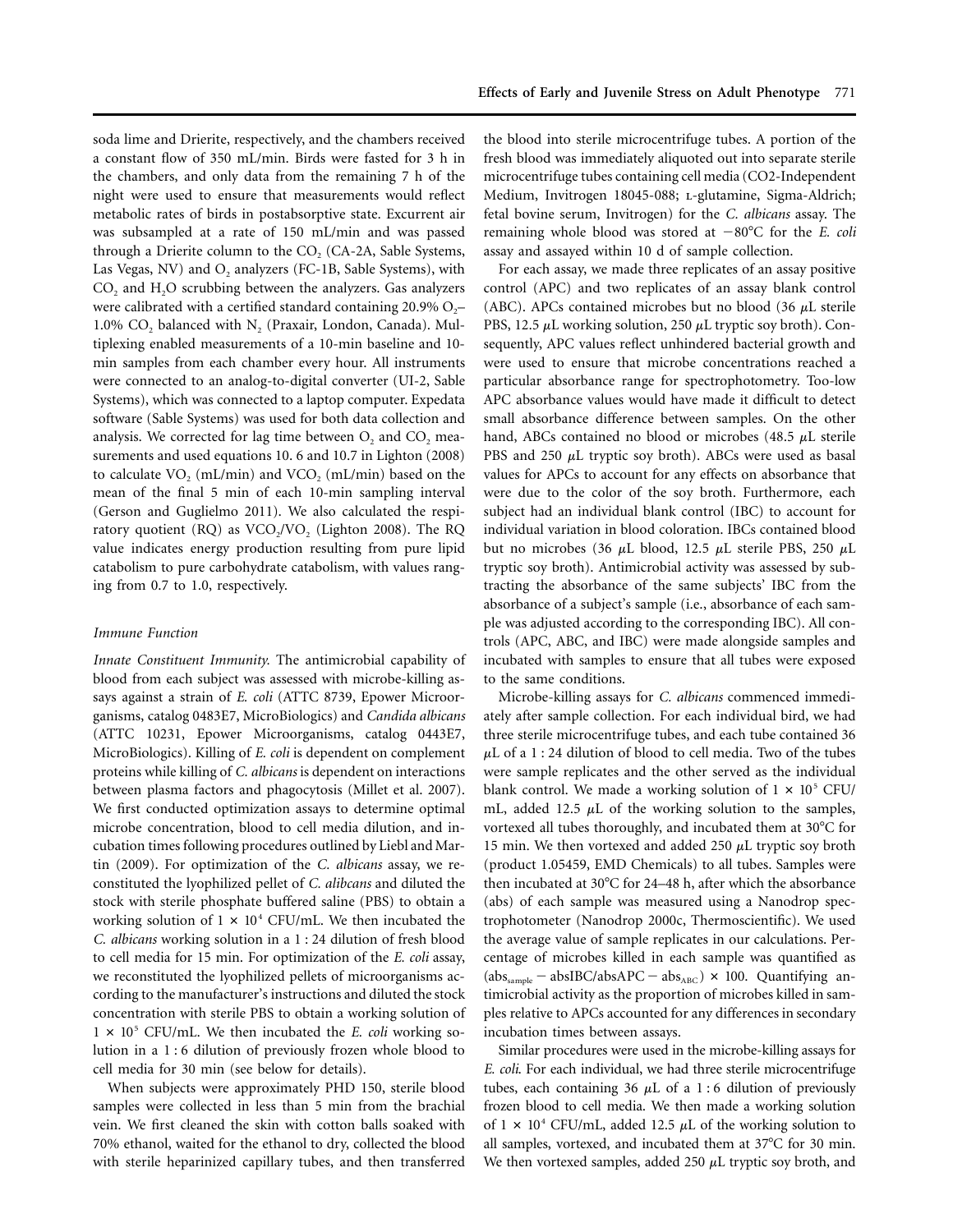incubated samples at 37°C for 12 h. Absorbance readings of samples were then taken using the Nanodrop spectrophotometer and percentage of microbes killed in each sample was quantified as  $(abs_{sample} - absIBC/absAPC - abs_{ABC}) \times 100$ ).

*Humoral Immunity.* Our aim was to assess effects of treatment on subjects' ability to mount an immune response to a foreign novel antigen. We used a hemagglutination assay to assess levels of antibody-mediated agglutination after exposure to sheep red blood cells (SRBC; Deerenberg et al. 1997; McGraw and Ardia 2005). We did not distinguish between SRBC-specific and nonspecific natural antibodies because we were not interested in differences in production of specific antibodies.

We first diluted a stock of 10% suspension of SRBC (catalog 55876, MP Biomedicals) to 2% with sterile PBS. When birds were approximately PHD 360, they were injected intraperitoneally with 100  $\mu$ L of 2% SRBC using an insulin syringe with a 29-gauge needle. Blood samples were again taken 6 d later to assess primary antibody response (Birkhead et al. 1998). Plasma was extracted after centrifugation at 13,000 g for 10 min, stored at  $-80^{\circ}$ C, and assayed within 10 d of collection.

For the assay we followed procedures described by Matson et al. (2005). In 96-well round-bottom microtiter plates, we serially diluted 20  $\mu$ L of plasma in 20  $\mu$ L of PBS (1 : 1 dilution). Each plate also had a negative control (PBS only) and a positive control (chicken plasma). We then added 20  $\mu$ L of 1% SRBC to all wells and incubated the plates at 37°C for 90 min. After incubation the plates were rested on a tilted stand for 20 min and then scanned with a flatbed scanner (Epson Perfection 4990 Photo) at 300 dpi with the "positive transparency" setting. An experimenter blind to treatment conditions scored a plate by comparing hemagglutination of the samples to that of the positive and negative controls on the plate. Hemagglutination scores were expressed as  $log<sub>2</sub>$  of the highest dilution showing agglutination.

## *Statistics*

Statistical analyses were conducted using SPSS 19.0. We used linear mixed models with restricted maximum likelihood to analyze the effect of treatment on all our dependent measures (i.e., growth, immune function, body composition, metabolic rates, organ mass). This analysis is appropriate for our data because we can control for the nonindependence of our samples (i.e., relatedness of siblings in each nest) to avoid pseudoreplication. In all of the analyses described below we account for brood identification (ID) and individual ID by entering them as random effects in the full statistical models; treating these variables as separate or nested (individuals nested in broods) random effects yielded similar results, so below we report results of models that treat random effects as separate. As these random effects did not contribute significantly to all models, some results are reported with these random effects excluded from the final model. For all analyses, stepwise deletion of nonsignificant terms was applied to obtain the most parsimonious model of the data.

*Growth Rates.* We calculated growth rate constants (*k*; following Morton et al. 1985) for the early and juvenile phase and analyzed each phase using separate linear mixed models. To analyze the effects of feeding treatments on growth during the early phase, growth rate *k* was entered as the dependent variable, with early feeding treatment (H or L), sex, and early feeding treatment  $\times$  sex interaction as fixed effects. Brood ID was also included as a random effect in the final model to control for repeated observations within a brood. For the juvenile phase, early feeding treatment (H or L), juvenile feeding treatment (H or L), and sex and all higher-order interactions were entered as fixed effects. Brood ID and individual ID were nonsignificant and dropped from the final model. To control for parental effects we initially included parent mass (average of mother and father mass) as a fixed covariate, but it did not significantly contribute to the model and was removed. Significant main effects of age interval were analyzed using Sidak adjustment for pairwise comparisons.

*Body Fat.* To examine effects of feeding treatment on body fat, grams of body fat was entered as the dependent variable, with diet (H or L), age (PHD 25, 50, 59, 180, and 600), sex, and all higher-order interactions as fixed effects and total mass minus fat mass as a fixed covariate (Christians 1999). Brood ID and individual ID were not significant and were excluded in the final model. Significant main effects of age were analyzed with Sidak adjustment for pairwise comparisons.

*Adult Body Mass and Organ Mass.* To examine effects of feeding treatment on organ mass, separate linear mixed models were used for each organ (heart, liver, kidney, pancreas). Organ mass was entered as the dependent variable, with early condition (H or L), juvenile condition (H or L), sex, and all higher-order interactions as fixed effects, and body mass at PHD 600 as a fixed covariate. Brood ID was retained in the final model for all organs except kidney. To clarify whether any differences in organ mass could have been due to differences in general growth, we ran the model again without body mass as a covariate and with a separate linear mixed model with body mass at PHD 600 as a dependent variable and with early condition (H or L), juvenile condition (H or L), sex, and all higher-order interactions as fixed effects. Brood ID was retained as a random effect in the final model. Significant differences in organ mass without corresponding differences in body mass would suggest that organ mass specifically was affected by treatment.

*Metabolic Rates.* To analyze effects of feeding treatment on metabolic rates, BMR (W) was entered as the dependent variable, with early condition (H or L), juvenile condition (H or L), sex, and all higher-order interactions as fixed effects and with body mass as a fixed covariate. For RQ, the RQ value was used as the dependent variable, and all fixed effects and covariates were identical to BMR. For both BMR and RQ, brood ID and individual ID were not significant and were excluded in the final model.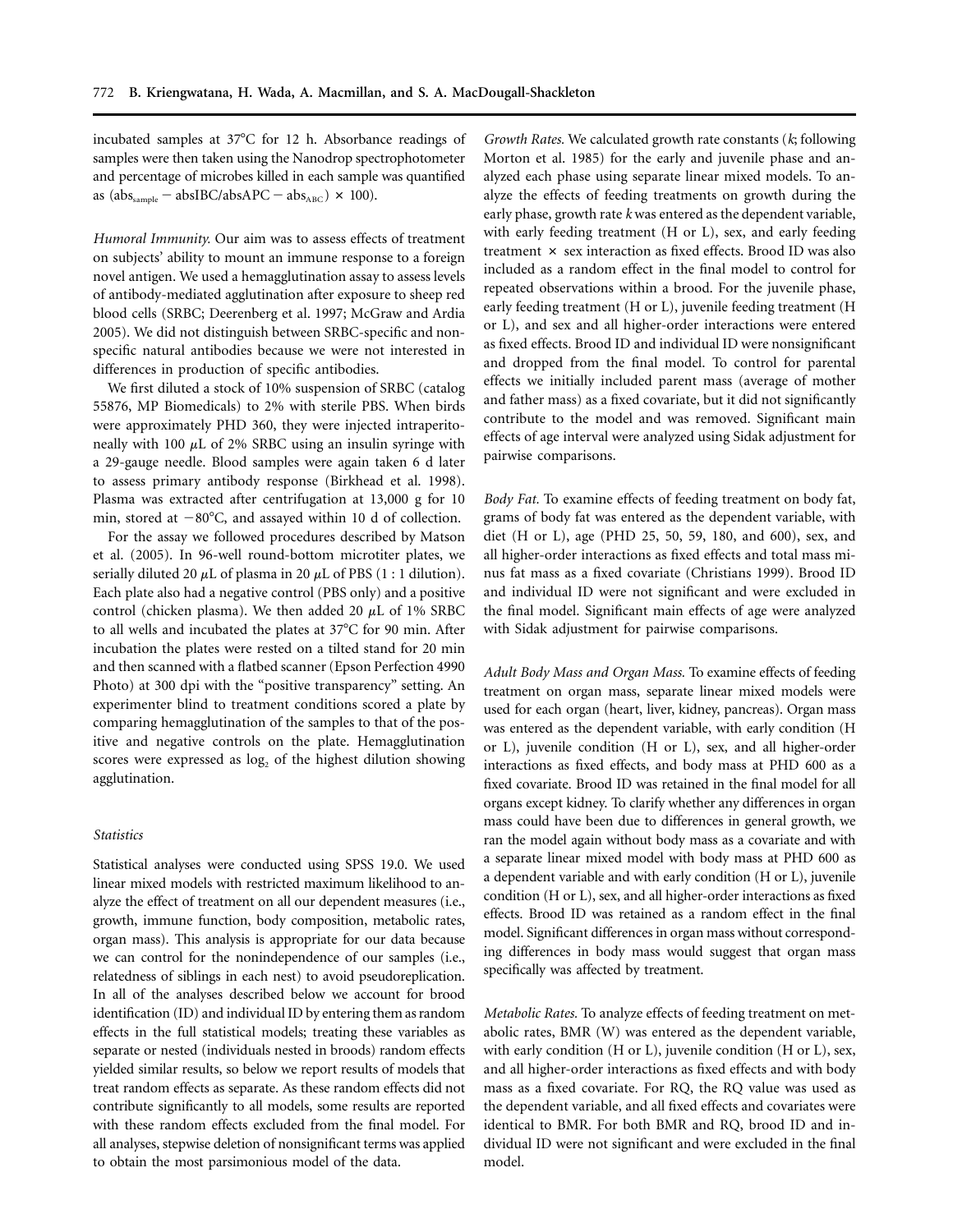*Immune Function.* To analyze effects of feeding treatment on innate constitutive immune function, we ran separate linear mixed models for microbicidal capacity against *C. albicans* and *E. coli.* For both analyses, percent killing was the dependent variable, with early condition (H or L), juvenile condition (H or L), sex, and all higher-order interactions as fixed effects. Brood ID and individual ID were not retained in the final model. For humoral immunity, we entered agglutination scores as the dependent variable and early conditions (H or L), juvenile conditions (H or L), sex, and all higher-order interactions as fixed effects. Brood ID and individual ID were not retained in the final model.

*Relationship between Growth and Immune Function.* To analyze whether growth rates during development influenced adult immune function, separate linear mixed models were used for each of the dependent variables (percent killing *E. coli*, percent killing *C. albicans*, and hemagglutination score), with early condition (H or L) and juvenile condition (H or L) as fixed effects, and with early and juvenile growth rates (*k*) as covariates. Brood ID and individual ID were included as a random effect in the final model. Only interactions between main effects were considered in these models.

## **Results**

#### *Growth Rates*

Our results indicate that juvenile, but not early, feeding treatment significantly affected growth rates. Growth during the early phase was not significantly affected by feeding treatment or sex (early  $F_{1, 6.56} = 0.331$ ,  $P = 0.584$ , *n* for H = 16 and  $L = 17$ ; sex  $(F_{1, 23.41} = 0.305, P = 0.586$ ; fig. 1*a*). On the other hand, growth during the juvenile phase was significantly affected by juvenile feeding treatment ( $F_{1,28} = 7.36$ ,  $P = 0.011$ , *n* for  $H = 15$  and  $L = 18$ ) and the interaction of early feeding treatment  $\times$  juvenile feeding treatment ( $F_{1,28} = 32.28$ ,  $P \lt \sqrt{ }$ 0.001). Pairwise comparisons of the main effect indicated that L juvenile feeding treatment caused faster growth than H juvenile feeding treatment ( $P = 0.011$ ). The early  $\times$  juvenile feeding treatment interaction indicated that birds that experienced juvenile feeding treatments that were different from early feeding treatments grew faster during the juvenile phase (*P* < 0.05 for all; fig. 1*b*). This effect was observed irrespective of what early feeding treatment (H or L) birds had previously experienced. Therefore, these results suggest that nutritional conditions during the juvenile phase can significantly increase growth rates if they are different from nutritional conditions during the early phase.

## *Body Fat*

Experimental treatment during development had significant immediate and enduring sex-specific effects on body composition. Body fat was significantly influenced by the main effects of juvenile feeding treatment  $(F_{1,134} = 13.36, P < 0.001; n$  for  $H = 15$  and  $L = 18$ ; fig. 2*a*) and age ( $F_{4, 134} = 12.97$ ,  $P <$ 



Figure 1. Feeding treatment had a significant effect on growth rates during the juvenile phase but not during the early phase (*a*). During the juvenile phase, the main effect and interaction revealed that birds that experienced low feeding (L) juvenile conditions grew faster than birds in high feeding (H) juvenile conditions. Birds that experienced juvenile conditions that were different from early conditions also grew faster than birds that experienced the same early and juvenile conditions (*b*). Error bars represent SEM.

0.001). The covariate of nonfat mass was also significant  $(F_{1, 134} = 19.383, P < 0.001)$ , where birds with greater nonfat mass also had greater fat mass ( $t_{(134)} = 4.40$ ,  $P < 0.001$ ). In addition, body fat was significantly influenced by the interactions of early feeding treatment  $\times$  age ( $F_{4, 134} = 3.02$ ,  $P = 0.020$ ), where birds that experienced H early feeding treatment had more body fat than birds that experienced L early conditions at PHD 600 ( $P = 0.003$ ; fig. 2*a*). The interactions of sex  $\times$ age and juvenile feeding treatment  $\times$  sex  $\times$  age were also significant  $(F_{4, 134} = 2.86, P = 0.026 \text{ and } F_{4, 134} = 2.68, P =$ 0.034, respectively), so we ran separate linear mixed models for each sex with juvenile feeding treatment, age, and juvenile feeding treatment  $\times$  age as fixed effects and report the results below.

Female body fat was significantly influenced by juvenile feeding treatment and age (juvenile  $F_{1,77} = 7.28$ ,  $P = 0.009$ , *n* for  $H = 9$  and  $L = 9$ ; age  $F_{4, 77} = 5.53$ ,  $P = 0.001$ ). Females had more body fat if they experienced L juvenile feeding treatment  $(P = 0.009)$ . Females also had significantly more fat at PHD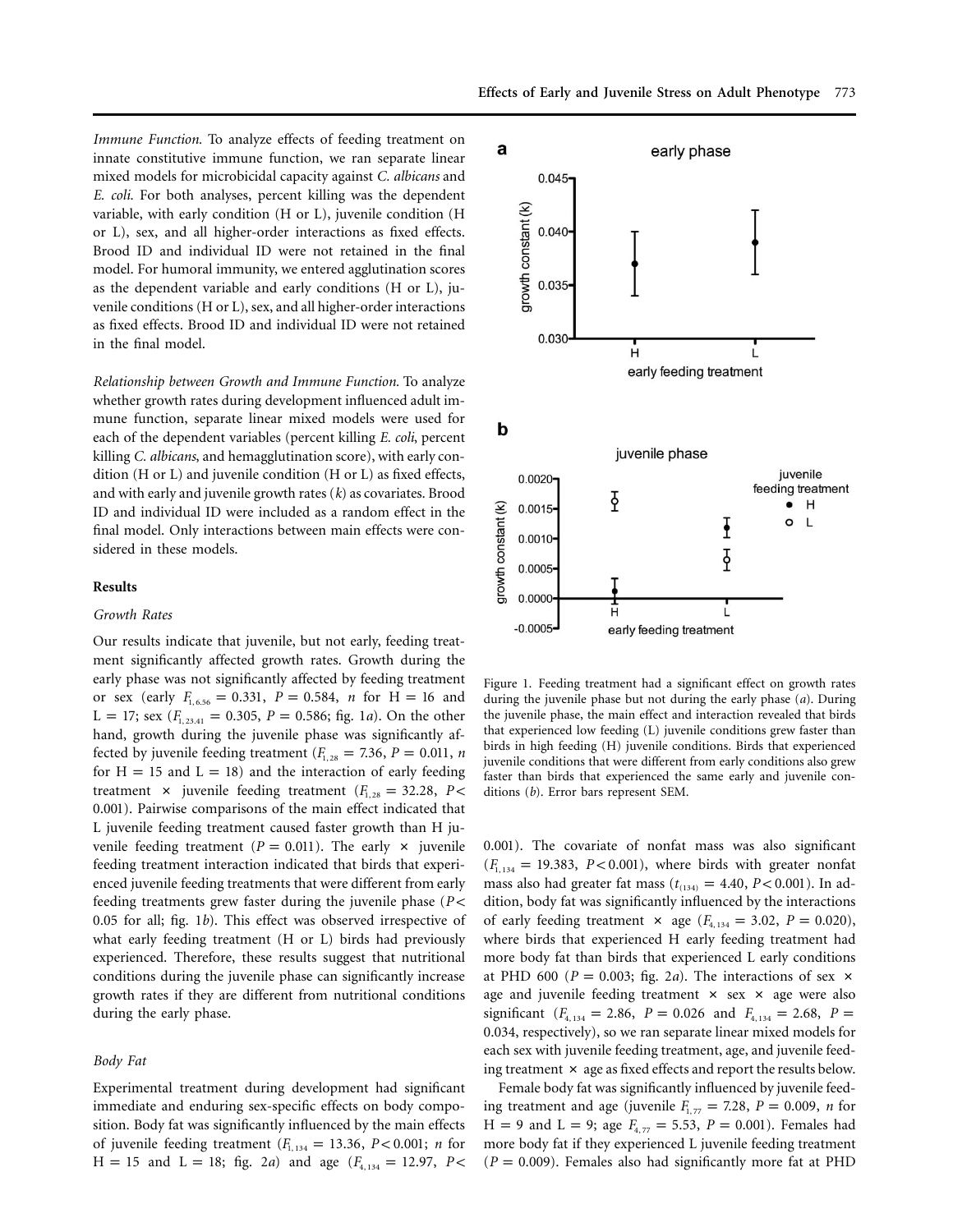

Figure 2. Feeding treatment had a significant effect on body fat. Birds that experienced low feeding (L) juvenile conditions had more body fat, and birds that experienced high feeding (H) early and L juvenile conditions had the greatest amount of body fat (*a*). Regardless of feeding treatment, both males and females had more body fat as adults (posthatch day [PHD] 180); however, only males continued to have greater body fat at PHD 600 (*b*). Means were adjusted for total mass minus body mass as a covariate, and error bars represent SEM.

180 compared to PHD 25 ( $P = 0.001$ ), PHD 50 ( $P = 0.004$ ) and PHD 600 ( $P = 0.015$ ; fig. 2*b*).

Male body fat was significantly influenced by juvenile feeding treatment and age (juvenile  $F_{1, 64} = 17.08$ ,  $P < 0.001$ , *n* for  $H = 6$  and  $L = 8$ ; sex  $F_{4, 64} = 8.78$ ,  $P < 0.001$ ) as well as the interaction between these variables (juvenile feeding treatment  $\times$  age  $F_{4, 64} = 3.20, P = 0.019$ . Similar to females, males that experienced L juvenile feeding treatment tended to have more body fat. Males also tended to have more fat as adults than during development  $(P< 0.05$  for all except for the comparison between PHD 180 and PHD 59, where  $P = 0.051$ ). The main effect of juvenile feeding treatment appeared to be driven by the interaction of juvenile feeding treatment  $\times$  age, as males that had experienced L juvenile feeding treatment only had more body fat at PHD 600 ( $P < 0.001$ ; fig. 2b).

Overall these results indicate that the effects of nutritional conditions during development persist into adulthood, reappearing much later in life, when birds are almost 2 yr old. These

effects appear to be dependent on period of development, as H early and L juvenile feeding treatment seem to increase body fat stores. We also see sex-specific effects that depend on age. As young adults (PHD 180), both males and females had increased body fat compared to during development (PHD 25, 50, 59); however, only males appeared to maintain this increased body fat as older adults (PHD 600).

## *Adult Body Mass*

Our results suggest that adult body mass at PHD 600 was affected by treatment conditions during development in a sexspecific manner. Adult body mass was significantly influenced by juvenile feeding treatment  $(F_{1,22} = 6.64, P = 0.017, n$  for  $H = 14$  and  $L = 16$ ) but not by early feeding treatment or sex (early  $F_{1,22} = 0.24$ ,  $P = 0.631$ ,  $n$  for H = 14 and L = 16; sex  $F_{1, 22} = 0.019$ ,  $P = 0.892$ ). Birds that experienced L juvenile feeding treatment weighed more than birds that experienced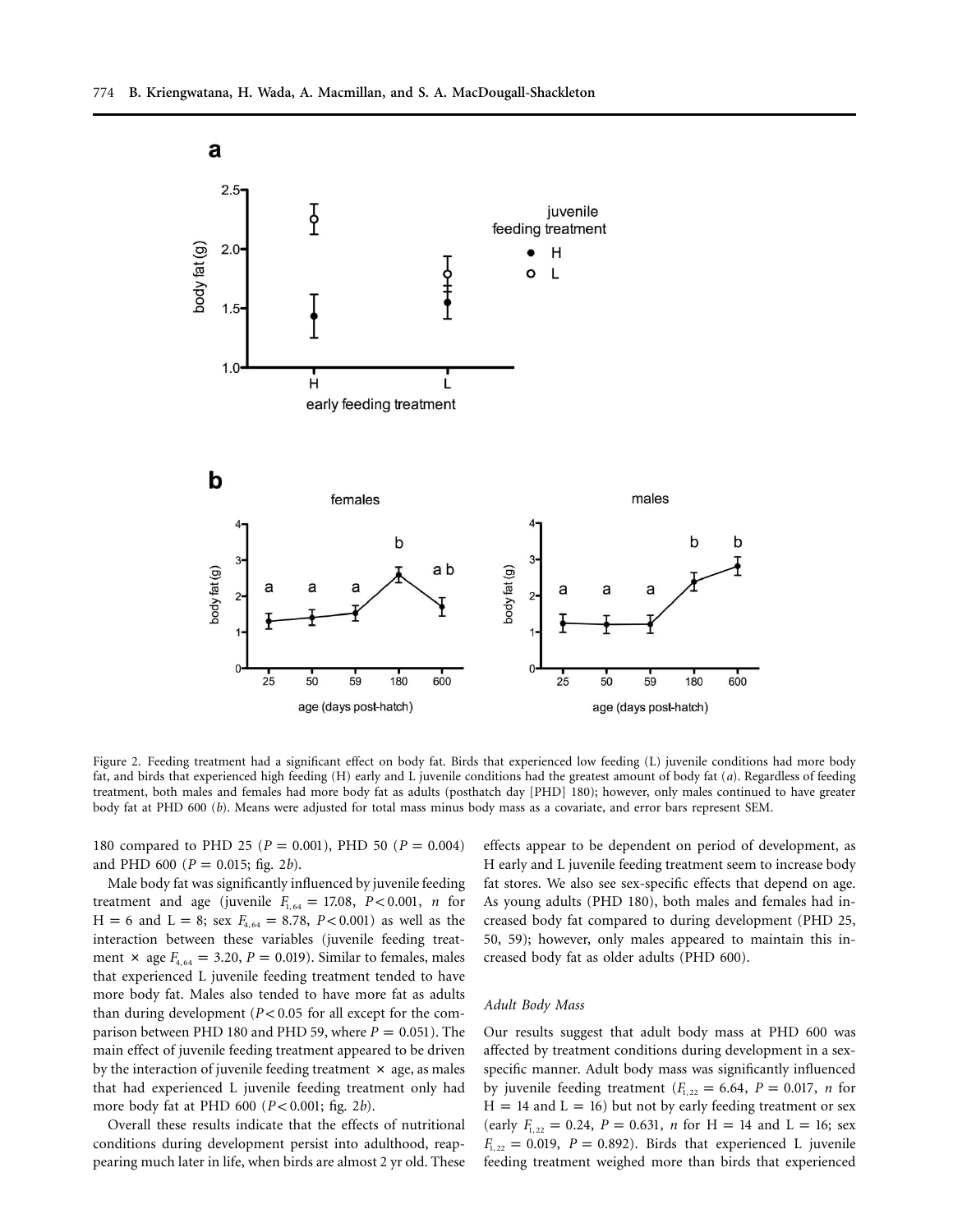H juvenile feeding treatment (fig. 3*a*). Adult body mass was also significantly affected by the interaction of juvenile feeding treatment  $\times$  sex and early feeding treatment  $\times$  juvenile feeding treatment  $\times$  sex  $(F_{1,22} = 13.27, P = 0.001$  and  $F_{1,22} = 5.31,$  $P = 0.031$ , respectively). To examine the three-way interaction we ran separate linear mixed models for each sex with early feeding treatment, juvenile feeding treatment, and early feeding treatment  $\times$  juvenile feeding treatment as fixed effects and report the results below.

Female adult body mass was significantly affected by the interaction of early feeding treatment  $\times$  juvenile feeding treatment  $(F_{1,12} = 5.90, P = 0.032)$  but not by early or juvenile feeding treatments separately (early  $F_{1,12} = 0.035$ ,  $P = 0.856$ , *n* for H = 9 and L = 7; juvenile  $F_{1,12} = 0.84$ ,  $P = 0.377$ , *n* for  $H = 8$  and  $L = 8$ ). Pairwise comparisons of the interaction indicated that females that experienced H early and H juvenile feeding treatments weighed significantly more than females that

experienced H early and L juvenile feeding treatments ( $P =$ 0.026; fig. 3*b*).

Male adult body mass was significantly affected by juvenile feeding treatment ( $F_{1, 10} = 13.57$ ,  $P = 0.004$ ,  $n$  for H = 6 and  $L = 8$ ) but not by early feeding treatment or the interaction between the two variables (early  $F_{1,10} = 0.20$ ,  $P = 0.662$ , *n* for  $H = 5$  and  $L = 9$ ; early  $\times$  juvenile  $F_{1, 10} = 1.15$ ,  $P = 0.310$ . Males that experienced L juvenile feeding treatment weighed significantly more than males that experienced H juvenile feeding treatment (fig. 3*b*).

In summary, these findings indicate that nutritional stress during development can have long-lasting and sex-specific consequences for body mass. Adult females that were switched from H to L feeding treatment were lighter than females that were maintained on H feeding treatment. On the contrary, adult males that experienced L juvenile feeding treatment were heav-



Figure 3. Feeding treatment had a significant and sex-specific effect on adult body mass (posthatch day 600). Birds that experienced low feeding (L) juvenile feeding had higher adult body mass than birds that experienced high feeding (H) juvenile feeding treatment (*a*). Female body mass was significantly influenced by the interaction of early and juvenile feeding treatments, where adult females that experienced H early and H juvenile feeding treatment were heavier than adult females that experienced H early and L juvenile feeding treatments. Male body mass was significantly influenced only by juvenile feeding treatments, where adult males that experienced L juvenile feeding treatment were heavier than adult males that experienced H juvenile feeding treatment. Error bars represent SEM.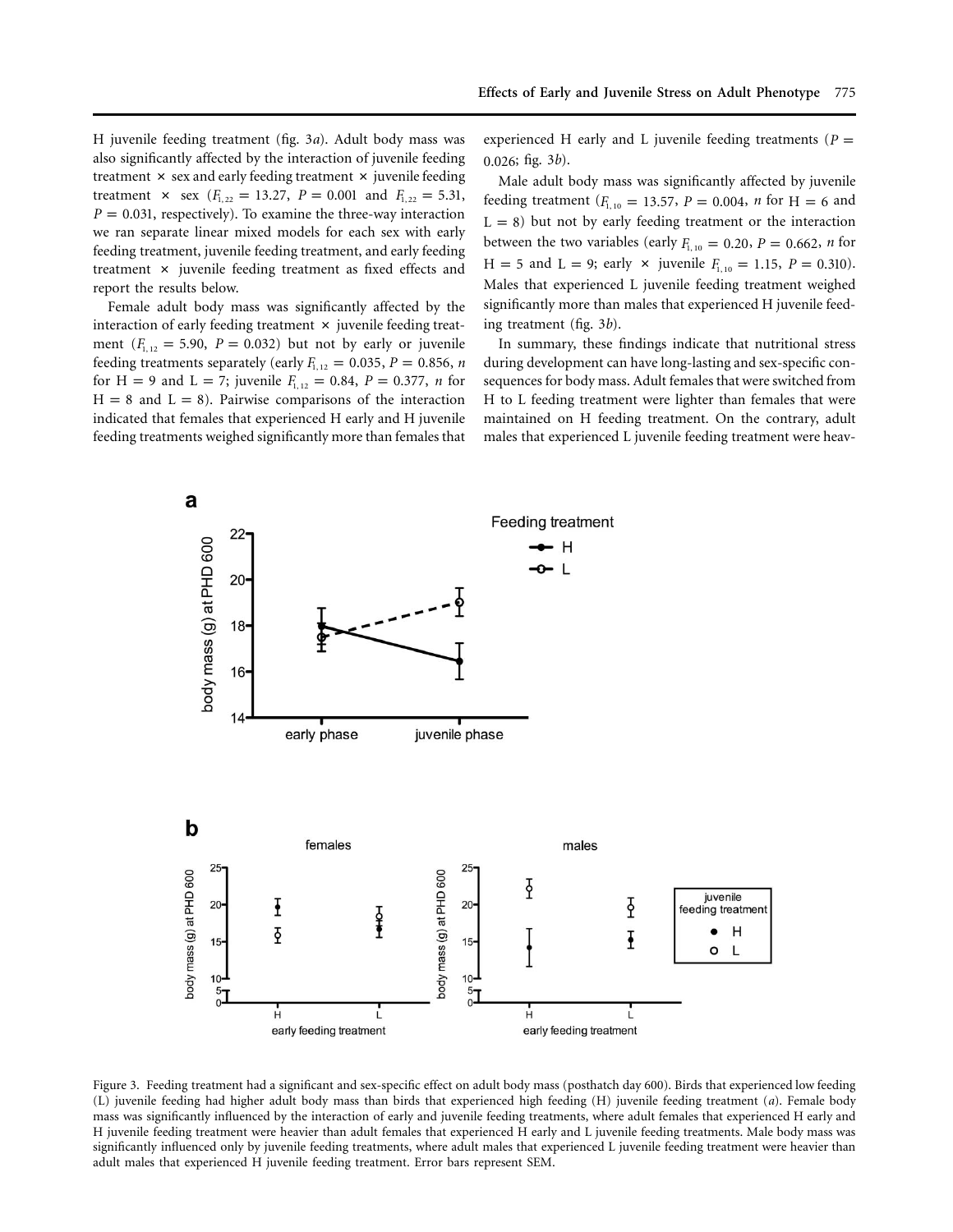ier than males that experienced H juvenile feeding treatment, regardless of previous early feeding treatments.

# *Adult Organ Mass*

Examination of organ mass indicated that treatment during development significantly affected adult liver mass. Liver mass covaried significantly with body mass  $(F_{1, 20.49} = 17.28, P <$ 0.001) and was affected by the interaction of juvenile feeding treatment  $\times$  sex ( $F_{1, 20.62} = 5.81, P = 0.025$ ; fig. 4*b*) but not by early feeding treatment, juvenile feeding treatment, or sex (early  $F_{1,491} = 0.036$ ,  $P = 0.858$ , *n* for H = 14 and L = 16; juvenile  $F_{1, 5.91} = 0.32$ ,  $P = 0.595$ , *n* for H = 14 and L = 16; sex  $F_{1, 20.48} = 0.012$ ,  $P = 0.918$ ; fig. 4*a*). Pairwise comparisons of the juvenile feeding treatment  $\times$  sex interaction indicated that females that experienced L juvenile feeding treatment had larger liver masses than females that experienced H juvenile feeding treatment ( $P = 0.044$ ; fig. 4*b*). Liver mass of males was not significantly affected by juvenile feeding treatment. Liver mass covaried significantly with body mass  $(F_{1, 20.49} = 17.28, P <$ 0.001), which suggests that the observed differences in liver mass are likely not attributable to differences in overall body mass.

Adult kidney mass was not significantly affected by early feeding treatment, juvenile feeding treatment, or sex (early  $F_{1, 21} = 1.59$ ,  $P = 0.221$ , *n* for H = 14 and L = 16; juvenile  $F_{1, 21} = 0.12$ ,  $P = 0.733$ , *n* for  $H = 14$  and  $L = 16$ ; sex  $F_{1, 21} = 2.40, P = 0.136;$  fig. 4*a*). However, kidney mass may have been affected by the interaction of juvenile feeding treatment  $\times$  sex, but this was not statistically significant ( $F_{1,21}$  = 4.21,  $P = 0.053$ ). Kidney mass also covaried significantly with body mass  $(F_{1,21} = 17.20, P < 0.001)$  suggesting that this trend for feeding treatment to affect kidney mass is not likely due to differences in body mass.

Adult heart mass was not significantly affected by feeding treatment or sex (early  $F_{1,4,35} = 1.20$ ,  $P = 0.330$ , *n* for H = 14 and L = 16; juvenile  $F_{1,4.91} = 0.819$ ,  $P = 0.408$ , *n* for H = 14 and L = 16; sex  $F_{1,18,17} = 0.064$ ,  $P = 0.803$ ; fig. 4*a*). Adult pancreas mass was also not affected by feeding treatment or sex (early  $F_{1, 3.32} = 1.63$ ,  $P = 0.284$ , *n* for H = 13 and L = 15; juvenile  $F_{1,4.09} = 0.062$ ,  $P = 0.284$ , *n* for H = 13 and L = 15; sex  $F_{1,17,113} = 0.505$ ,  $P = 0.487$ ; fig. 4*a*).

## *Basal Metabolic Rate*

MR and RQ were not significantly affected by nutritional manipulations. The results of the linear mixed models for BMR and RQ are presented in table 1.

## *Innate Constitutive Immune Function*

Feeding treatment during development significantly affected the ability of components in blood to kill microbes when subjects were adults. Ability of blood to kill *Candida albicans* was significantly affected by juvenile feeding treatment ( $F_{1,25} = 9.68$ ,  $P = 0.005$ , *n* for H = 15 and L = 18; fig. 5*a*) but not by early

feeding treatment or sex (early  $F_{1,25} = 0.716$ ,  $P = 0.405$ , *n* for  $H = 16$  and  $L = 17$ ; sex  $F_{1,25} = 0.55$ ,  $P = 0.465$ ). Birds that experienced L juvenile feeding treatment showing higher antimicrobial activity than birds that experienced H juvenile feeding treatment (fig. 5*a*).

Ability of blood to kill *E. coli* was significantly affected by the interaction of early feeding treatment  $\times$  juvenile feeding treatment  $(F_{1,22} = 8.45, P = 0.008)$  but not by early feeding treatment, juvenile feeding treatment, or sex (early  $F_{1,22}$  = 1.51,  $P = 0.232$ , *n* for H = 14 and L = 16; juvenile  $F_{1, 22}$  = 2.68,  $P = 0.116$ , *n* for H = 13 and L = 17; sex  $F_{1,22} = 0.25$ ,  $P = 0.620$ ). Birds that experienced H early and L juvenile feeding treatment showed greater antimicrobial activity than birds that experienced constant H or L conditions throughout the early and juvenile phases ( $P = 0.007$  and 0.002, respectively; fig. 5*b*). Overall, these results suggest that L juvenile feeding treatment may lead to greater innate immune function in adulthood.

#### *Humoral Immune Function*

Feeding treatment did not seem to affect adult humoral immune function. Analysis of hemagglutination after exposure to SRBC revealed no significant main effect or interaction of the early or juvenile feeding treatment (early  $F_{1,26} = 0.19$ ,  $P =$ 0.664; juvenile  $F_{1, 26} = 0.61$ ,  $P = 0.443$ ; data not shown).

#### *Relationship between Growth and Immune Function*

Our results suggest that there is a relationship between growth rate during a specific period of time and immune function, Ability of blood to kill *E. coli* in adulthood covaried significantly with growth during the juvenile phase  $(F_{1,25} = 4.69, P = 0.04)$ . Faster growth during this interval was associated with greater ability of blood to kill *E. coli* in adulthood ( $t_{(25)} = 2.17$ ,  $P =$ 0.04,  $N = 30$ ; fig. 6). However, neither the ability of blood to kill *C. albicans* or level of SRBC hemagglutination in adulthood covaried significantly with early or juvenile growth rates. Therefore, these results suggest that faster growth during development can be positively correlated with specific arms of the immune system.

### **Discussion**

Our study demonstrates that growth, body composition, and the immune system can be differentially affected by the period at which developing organisms face adverse environments. We found that the developmental trajectory of zebra finches during the juvenile phase may be particularly sensitive to unfavorable environmental conditions, whereby birds may preferentially invest in traits such as increased somatic growth and organ mass, fat deposition, and immune function that may prepare them for suboptimal adult conditions. In the broader perspective, these results provide further evidence of phenotypic programming, where conditions during development may modify or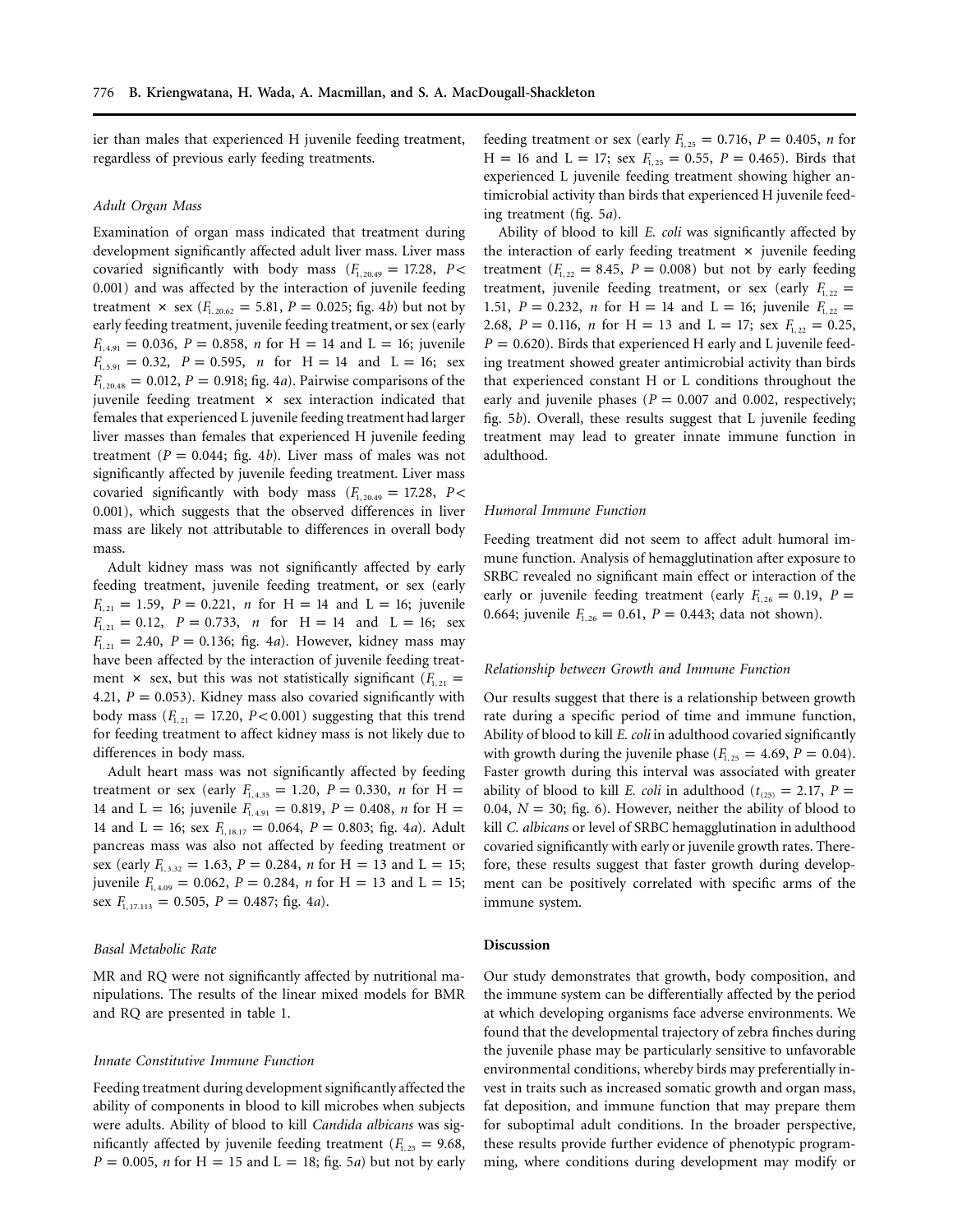

Figure 4. There was no main effect of feeding treatment on heart, liver, kidney, or pancreas mass (*a*). However, feeding treatment during phase 2 had a significant effect only on adult liver mass at posthatch day 600 (*a*). This effect was likely driven by females, as females that experienced low feeding (L) juvenile feeding treatment had larger liver masses than females that experienced high feeding (H) juvenile feeding treatment (*b*). Means were adjusted for body mass as a covariate, and error bars represent SEM.

guide development toward a particular phenotype that is better adapted for a particular environment (Monaghan 2008).

Our results also highlight the importance of the developmental period at which stress is experienced in determining the nature of the relationship between growth and immune function. Developmental correlations between such traits will depend on the timing of the stressor and on changes in the susceptibility of developing systems to the stressor (Spencer and MacDougall-Shackleton 2011). Previous studies on the long-term effects of early developmental environments on adult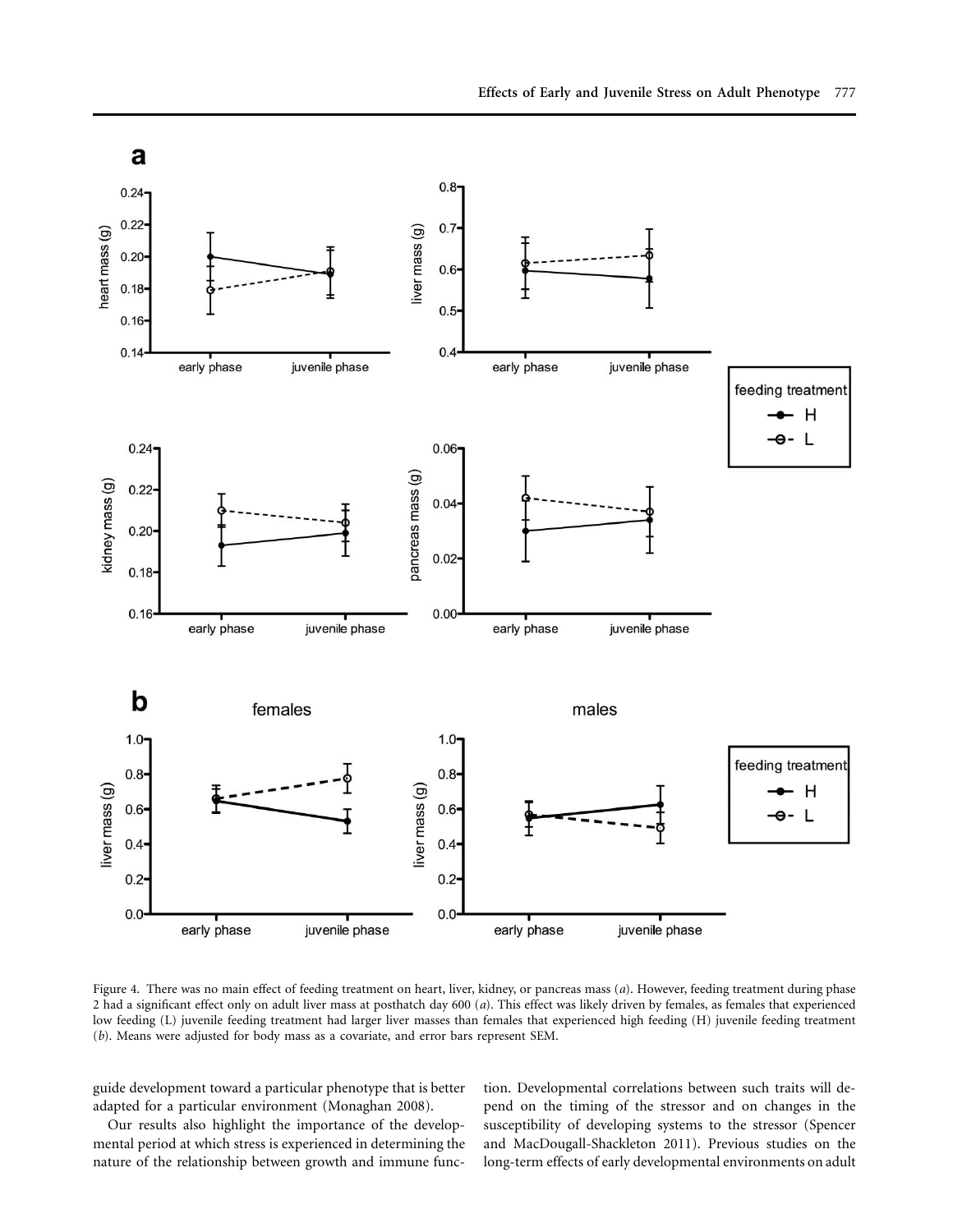| $P_{\text{max}}$ and $P_{\text{max}}$<br>Source, df (num, den) | $\boldsymbol{F}$ | $\boldsymbol{P}$ |
|----------------------------------------------------------------|------------------|------------------|
| Intercept:                                                     |                  |                  |
| 1, 24                                                          | .298             | .590             |
| 1,24                                                           | 50.517           | .000             |
| Early feeding treatment (EFT):                                 |                  |                  |
| 1,24                                                           | 1.623            | .215             |
| 1,24                                                           | 1.519            | .230             |
| Juvenile feeding treatment (JFT):                              |                  |                  |
| 1,24                                                           | .104             | .750             |
| 1,24                                                           | 1.470            | .237             |
| Sex:                                                           |                  |                  |
| 1, 24                                                          | .450             | .509             |
| 1,24                                                           | .066             | .799             |
| $EFT \times JFT$ :                                             |                  |                  |
| 1, 24                                                          | .218             | .645             |
| 1, 24                                                          | .000             | .988             |
| EFT $\times$ sex:                                              |                  |                  |
| 1, 24                                                          | .225             | .640             |
| 1, 24                                                          | .507             | .483             |
| $JFT \times sex$                                               |                  |                  |
| 1, 24                                                          | .010             | .922             |
| 1, 24                                                          | .064             | .802             |
| EFT $\times$ JFT $\times$ sex:                                 |                  |                  |
| 1,24                                                           | .195             | .663             |
| 1,24                                                           | 1.158            | .293             |
| Body mass:                                                     |                  |                  |
| 1, 24                                                          | 14.194           | .001             |
| 1, 24                                                          | 2.618            | .119             |

Table 1: Fixed effects table for linear mixed models of BMR and RQ

Note. Upper values are for the basal metabolic rate (BMR) and lower values are for the respiratory quotient (RQ). In this table we have abbreviated early and juvenile feeding treatments as EFT and JFT, respectively. Main feeding treatment effect sample sizes: EFT ( $H = 16$  and  $L = 17$ ) and JFT ( $H = 15$  and  $L = 18$ ). num,  $den = numerator, denominator, respectively.$ 

immune function were inconsistent, with some suggesting that poor early environments enhance immune activity, while others suggested the opposite (e.g., Naguib et al. 2004; Stjernman et al. 2008; Tschirren et al. 2009). This inconsistency reveals the complex nature of the relationship between growth and development of immune function: there may be developmental periods when organisms must face a trade-off between growth and immune function, but there may also be other periods when both processes are enhanced or impaired by a stressor. Furthermore, the trade-off or enhancement may affect the different arms of the immune system to varying degrees. Although our data do not support the hypothesis that there is a tradeoff between early growth and immune function (Lochmiller and Deerenberg 2000), it does suggest that faster growth at particular developmental periods may be associated with enhancement of specific aspects of immune function. Our findings indicate that faster growth during the juvenile period leads to better adult innate immune responses. Organisms may invest

in innate immune defenses (especially when growing up in unfavorable conditions) because these defenses are thought to be inexpensive to develop and maintain (Lee 2006) and vital for determining survival and fitness (Lochmiller and Deerenberg 2000). With poor conditions during the juvenile phase (i.e., after nutritional independence) resulting in faster growth, increased immune defenses, and elevated adult body fat, our results point to a life-history strategy where experiencing impoverished environments later in development primes the organism to favor immune defenses that are crucial for survival but that are nonspecific and inexpensive to maintain in order to invest resources into other physiological processes that increase fitness (perhaps reproduction). As poor maternal environments can result in greater offspring parasite resistance potentially due to increased maternal investment (Boots and Roberts 2012), a future question of interest is whether developmental stress can have a transgenerational effect: birds that invested more in immune function because they experienced developmental stress may also invest more in the immune response of their offspring.

Nutritional deficits during development have been shown to



Figure 5. Feeding treatment had significant effects on adult microbial killing ability at posthatch day 150. Birds that experienced low feeding (L) juvenile feeding treatment killed more *Candida albicans* relative to birds that experienced high feeding (H) juvenile feeding treatment (*a*). The interaction between early and juvenile feeding treatment also significantly affected ability to kill *E. coli*. Birds that experienced H early and L juvenile feeding treatments killed more *E. coli* than birds that experienced H early and H juvenile or L early and L juvenile feeding treatments.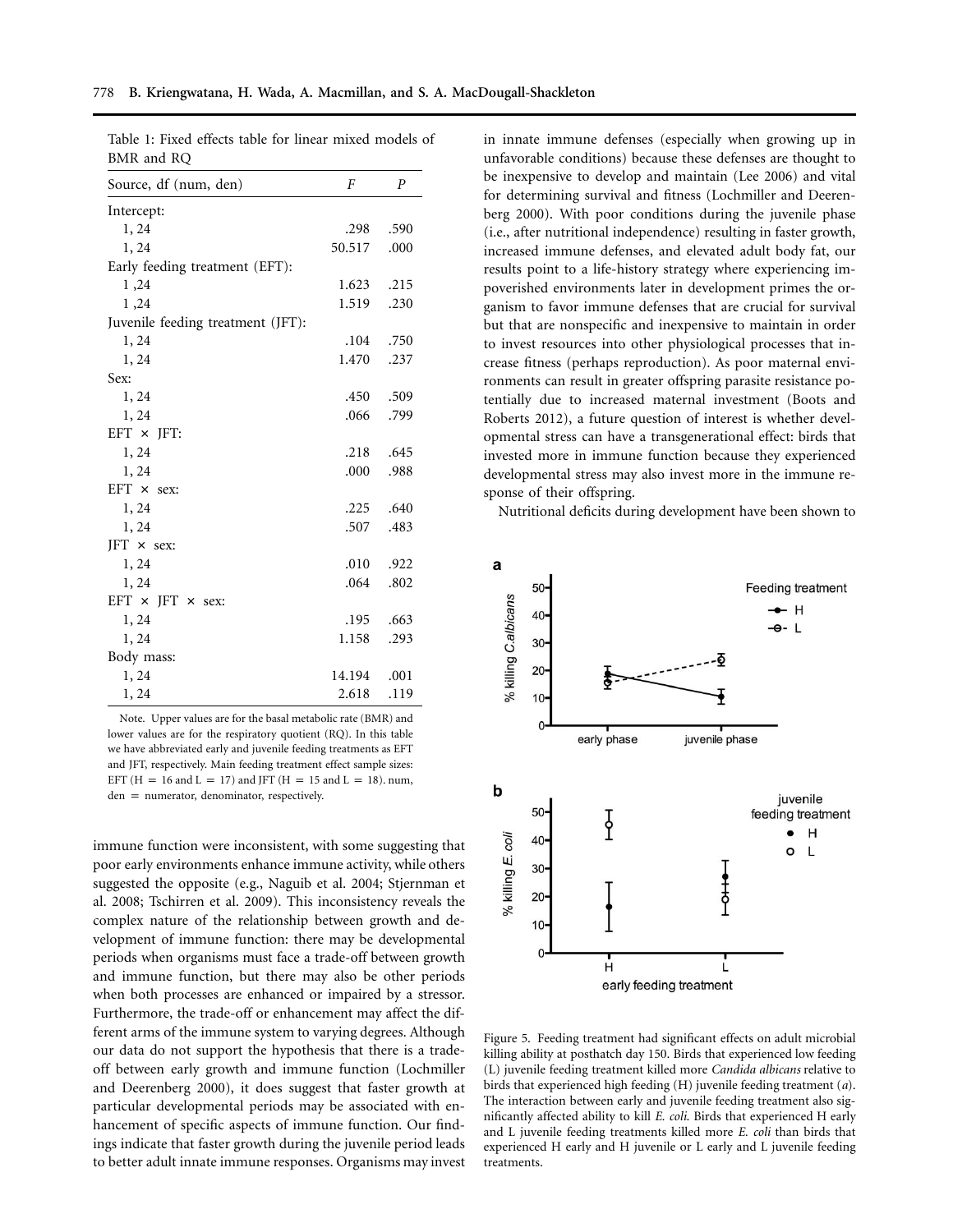

Figure 6. Simple regression showing the relationship between growth during the juvenile phase and *E. coli* killing capacity. Birds that grew faster during the juvenile interval also killed more *E. coli* as adults.

impair the rate of cell multiplication, alter cell composition and size (see Desai et al. 2005), and affect organ morphology (Rinaudo and Wang 2011). In our study, birds that experienced L feeding treatment were able to compensate—and even exceed relative to birds that experienced H feeding treatment—for some of the disadvantages incurred during unfavorable environmental conditions, although once again, the results were dependent on the period at which stress was experienced. Regardless of quality of conditions experienced before, females that experienced poor conditions after nutritional independence tended to have greater liver mass (and perhaps also kidney mass) as adults, suggesting that poor conditions during this developmental period may alter investment in mass of particular organs. However, work by Desai et al. (1996, 2005) indicates that poor nutritional conditions during development can have immediate (i.e., immediately after treatment) repercussions on organ mass. Thus, whether developing organisms will preferentially invest more in organ size and growth during periods of resource scarcity requires further investigation.

Reports of effects of nutritional stress on metabolic rate in birds have been inconsistent. While some researchers have found that poor developmental conditions elevate metabolic rates (e.g., Verhulst et al. 2006; Criscuolo et al. 2008; Schmidt et al. 2012), other researchers, including ourselves, have found no effect (e.g., Krause et al. 2009). These inconsistencies may be dependent on species and type of developmental stress employed. For example, Verhulst et al. (2006) manipulated brood sizes of zebra finches, Criscuolo et al. (2008) manipulated dietary protein intake of zebra finches, and Schmidt et al. (2012) manipulated quantity of food intake of song sparrows. Krause et al. (2009), who used similar manipulations as Criscuolo et al. (2008) but found no effect of their treatment on resting metabolic rate in zebra finches, suggest that effects of early nutritional treatment may resurface under stressful conditions in adulthood. Thus, in addition to any variation introduced by

different treatment methods, measures of metabolic rate may also be sensitive to current nutritional status.

The experimental manipulation did not produce the expected differences in growth rates in the early phase, even though results from other studies employing the same experimental methods have indirectly (through differences in mass) suggested this to be the case (e.g., Lemon 1993; Spencer et al. 2003; Zann and Cash 2008). Possible explanations for the lack of differences in growth rate in early life are (1) parents buffered their offspring from poor nutritional conditions at the expense of self-maintenance, (2) the treatment conditions were not stressful enough, or (3) body mass is strongly genetically determined. The first explanation is plausible, as studies have found that parents may buffer the costs of reduced resource availability to the offspring (Mauck and Grubb 1995; Moreno et al. 1999) or themselves (Saino et al. 1999; Takahashi et al. 2003; Ardia 2005), or they may share the costs equally with offspring (Gaston and Hipfner 2006). Future experiments should therefore monitor parental condition in order to avoid the confounding effects of parental care. The second explanation is improbable as the juvenile feeding treatment affected adult liver mass, as discussed above. More likely, subjects were affected by treatment, but this was not reflected in body mass (the third explanation). Although there is literature suggesting that body mass of nestlings is determined to a large degree by environmental factors (e.g., van Noordwijk et al. 1988; Christie et al. 2000), there are also instances where adult body mass appears to be determined to a great degree by genetics. One such example is from Schmidt et al. (2012), where adult body mass of song sparrows captured from the wild and hand-raised from PHD 3 was significantly correlated to body mass of their free-living fathers, even though father and offspring presumably did not share similar developmental and adult environments.

In conclusion, the results from this study provide support for phenotypic programming, where an interaction of early and late developmental conditions influences multiple aspects of adult physiology. Previous research has suggested that very early life conditions can shape adult phenotypes and that in addition to environmental quality, environmental instability may be an important factor in determining fitness of the adult organism (Hales and Ozanne 2003; Wells 2007; Monaghan 2008). Our findings add to this growing body of research by suggesting that phenotypic programming can also occur in later stages of development, hence this factor should be taken into consideration in future experiments.

## **Acknowledgments**

We thank Alexander Gerson for his help with measuring metabolic rates, Christopher Guglielmo for the use of the QMR and BMR equipment, Kimberly Schmidt for help with killing birds, and Elizabeth MacDougall-Shackleton and Shawn Kubli for providing the lab space and instruction and assistance with immune measures.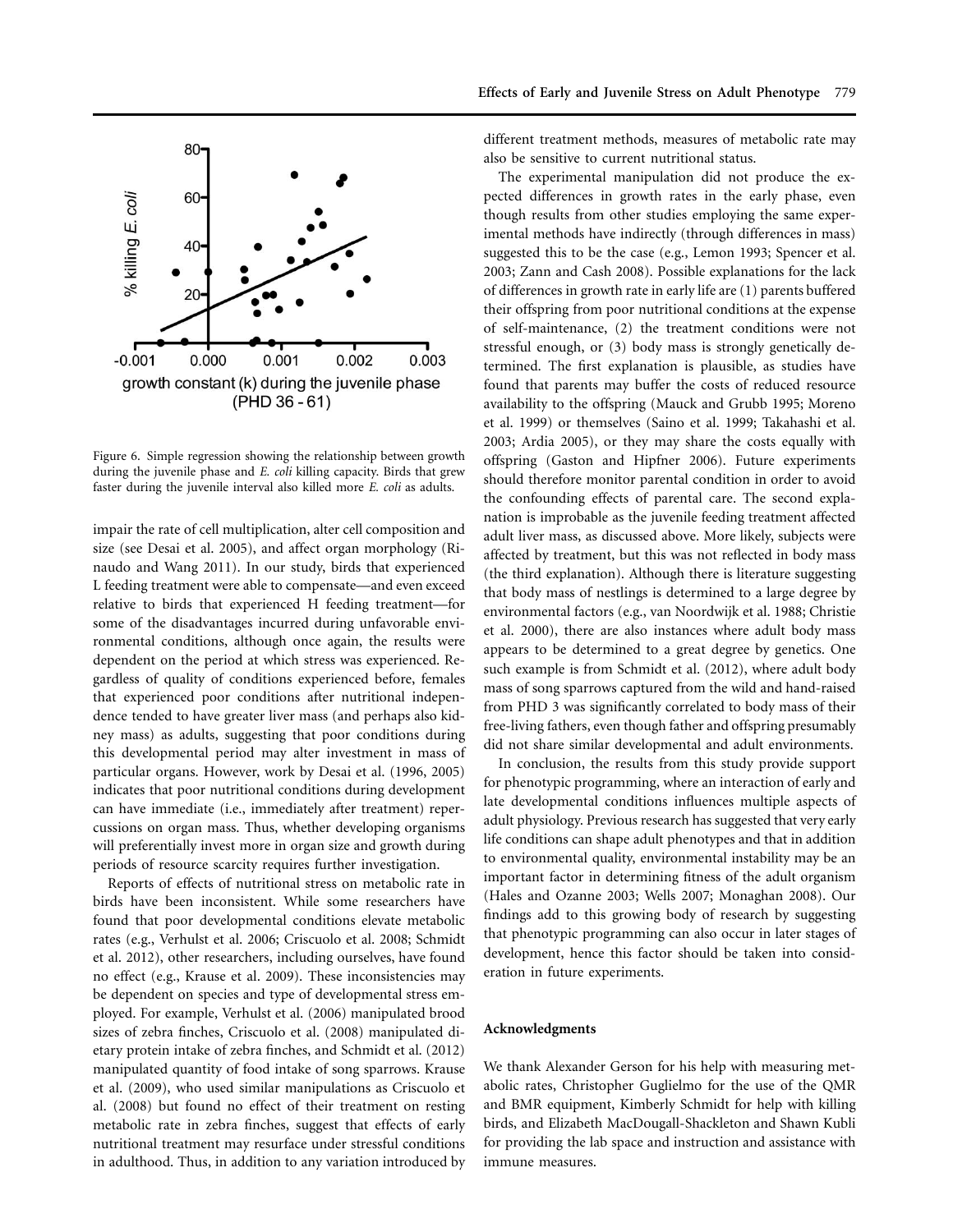#### **Literature Cited**

- Ardia D.R. 2005. Individual quality mediates trade-offs between reproductive effort and immune function in tree swallows. J Anim Ecol 74:517–524.
- Birkhead T.R., F. Fletcher, and E.J. Pellat. 1998. Sexual selection in the zebra finch *Taeniopygia guttata*: condition, sex traits and immune capacity. Behav Ecol Sociobiol 44:179–191.
- -. 1999. Nestling diet, secondary sexual traits and fitness in the zebra finch. Proc R Soc B 266:385–390.
- Boots M. and K.E. Roberts. 2012. Maternal effects in disease resistance: poor maternal environment increases offspring resistance to an insect virus. Proc R Soc B 279:4009–4014, doi:10.1098/rspb.2012.1073.
- Brommer J.E. 2004. Immunocompetence and its costs during development: an experimental study in blue tit nestlings. Proc R Soc Lond B 271:S110–S113.
- Brzęk P. and M. Konarzewski. 2007. Relationship between avian growth rate and immune response depends on food availability. J Exp Biol 210:2361–2367.
- Buchanan K.L., S. Leitner, K.A. Spencer, A.R. Goldsmith, and C.K. Catchpole. 2004. Developmental stress selectively affects the song control nucleus HVC in the zebra finch. Proc R Soc B 271:2381–2386.
- Butler M.W. and K.J. McGraw. 2011. Past or present? relative contributions of developmental and adult conditions to adult immune function and coloration in mallard ducks (*Anas platyrhynchos*). J Comp Physiol B 181:551–563.
- Calder W.A. 1964. Gaseous metabolism and water relations of the zebra finch, *Taeniopygia castanotis*. Physiol Zool 37:400– 413.
- Chin E.H., O.P. Love, A.M. Clark, and T.D. Williams. 2005. Brood size and environmental conditions sex-specifically affect nestling immune response in European starling *Sturnus vulgaris*. J Avian Biol 36:549–554.
- Christians J.K. 1999. Controlling for body mass effects: is partwhole correlation important? Physiol Zool 72:250–253.
- Christie P., A.P. Møller, N. Saino, and F. De Lope. 2000. Genetic and environmental components of phenotypic variation in immune response and body size of a colonial bird, *Delichon urbica* (the house martin). Heredity 85:75–83.
- Criscuolo F., P. Monaghan, L. Nasir, and N.B. Metcalfe. 2008. Early nutrition and phenotypic development: "catch-up" growth leads to elevated metabolic rate in adulthood. Proc R Soc B 275:1565–1570.
- Deerenberg C., V. Arpanius, S. Daan, and N. Bos. 1997. Reproductive effort decreases antibody responsiveness. Proc R Soc B 264:1021–1029.
- De Coster G., S. Verhulst, E. Koetsier, L. De Neve, M. Briga, and L. Lens. 2011. Effects of early developmental conditions on innate immunity are only evident under favourable adult conditions. Naturwissenschaften 98:1049–1056.
- De Kogel C.H. 1997. Long-term effects of brood size manipulation on morphological development and sex-specific mortality of offspring. J Anim Ecol 66:167–178.
- Desai M., N.J. Crowther, A. Lucas, and C.N. Hales. 1996.

Organ-selective growth in the offspring of protein restricted mothers. Br J Nutr 76:591–603.

- Desai M., D. Gayle, J. Babu, and M.G. Ross. 2005. Permanent reduction in heart and kidney organ growth in offspring of undernourished rat dams. Am J Obstet Gynecol 193:1224– 1232.
- Fair J.M., E.S. Hansen, and R.E. Ricklefs. 1999. Growth, developmental stability and immune response in juvenile Japanese quails (*Coturnix coturnix japonica*). Proc R Soc B 266: 1735–1742.
- Gaston A.J. and J.M. Hipfner. 2006. Adult Brunnich's guillemots *Uria Iomvia* balance body condition and investment in chick growth. Ibis 148:106–113.
- Gerson A.R. and C.G. Guglielmo. 2011. House sparrows (*Passer domesticus*) increase protein catabolism in response to water restriction. Am J Physiol 300:R925-R930.
- Guglielmo C.G., L.P. McGuire, A.R. Gerson, and C.L. Seewagen. 2011. Simple, rapid, and non-invasive measurement of fat, lean, and total water masses of live birds using quantitative magnetic resonance. J Ornithol 152(suppl. 1):75–85.
- Hales C.N. and S.E. Ozanne. 2003. The dangerous road of catch-up growth. J Physiol 547:5–10.
- Hoi-Leitner M., M. Romero-Pujante, H. Hoi, and A. Pavlova. 2001. Food availability and immune capacity in serin (*Serinus serinus*) nestlings. Behav Ecol Sociobiol 49:333–339.
- Krause E.T., M. Honarmand, J. Wetzel, and M. Naguib. 2009. Early fasting is long lasting: differences in early nutritional conditions reappear under stressful conditions in adult female zebra finches. PLoS ONE 4:e5015.
- Lee K.A. 2006. Linking immune defenses and life history at the levels of the individual and the species. Integr Comp Biol 46:1000–1015.
- Lemon W. C. 1993 The energetics of lifetime reproductive success in the zebra finch *Taeniopygia guttata*. Physiol Zool 66: 946–963.
- Liebl A.L. and L.B. Martin II. 2009. Simple quantification of blood and plasma antimicrobial capacity using spectrophotometry. Funct Ecol 23:1091–1096.
- Lighton J.R.B. 2008. Measuring metabolic rates: a manual for scientists. Oxford University Press, New York.
- Lindström J. 1999. Early development and fitness in birds and mammals. Trends Ecol Evol 14:343–348.
- Lochmiller R.L. and Deerenberg C. 2000. Trade-offs in evolutionary immunology: just what is the cost of immunity? Oikos 88:87–98.
- Matson K.D., R.E. Ricklefs, and K.C. Klasing. 2005. A hemolysis-hemagglutination assay for characterizing constitutive innate humoral immunity in wild and domestic birds. Dev Comp Immunol 29:275–286.
- Mauck R.A. and T.C. Grubb Jr. 1995. Petrel parents shunt all experimentally increased reproductive costs to their offspring. Anim Behav 49:999–1008.
- Mauck R.A., K.D. Matson, J. Philipsborn, and R.E. Ricklefs. 2005. Increase in the constitutive innate humoral immune system in leach's storm-petrel (*Oceanodroma leucorhoa*)